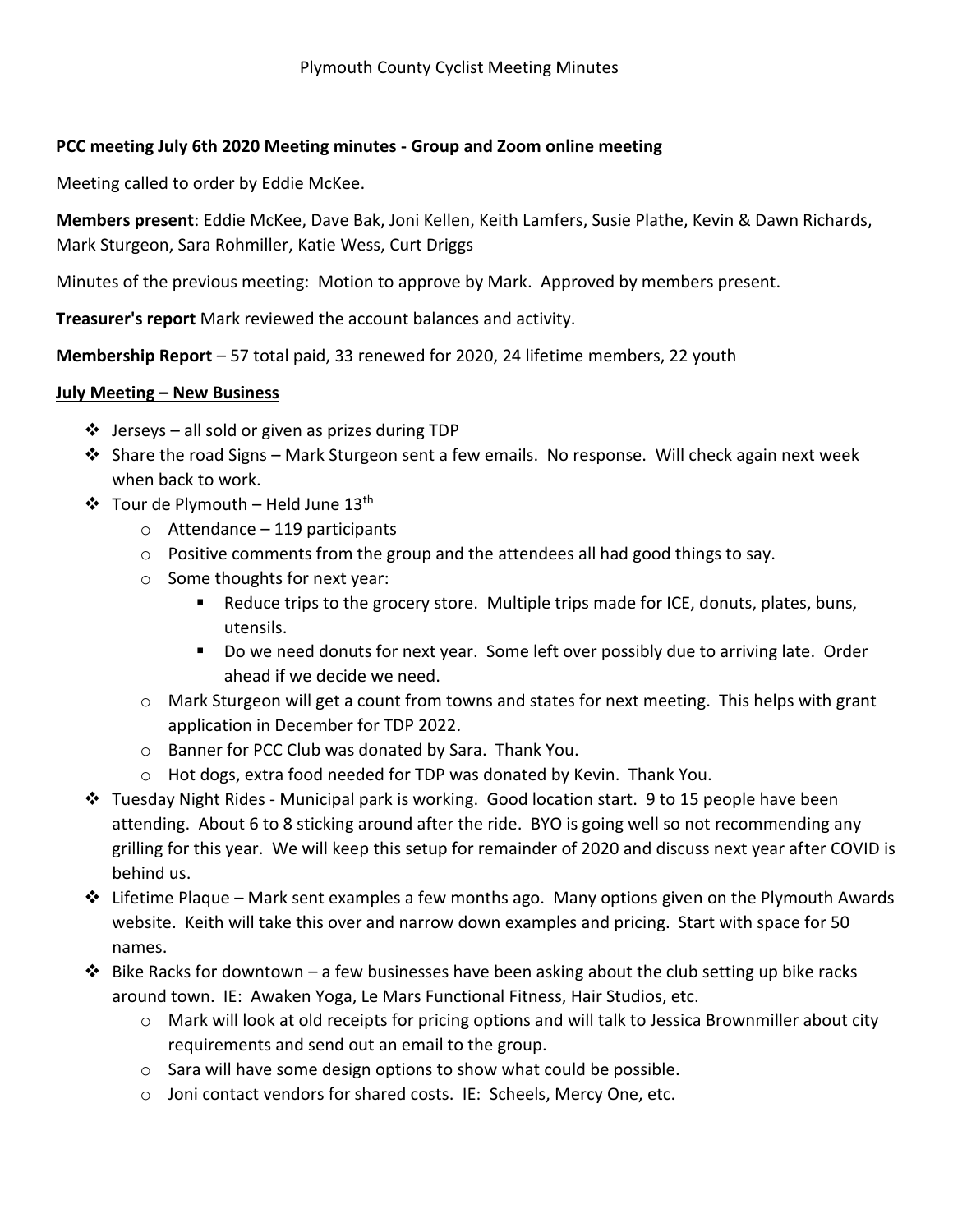$\cdot$  Plywood Trail – Eddie asked about the status. Engineering is completed for the 1<sup>st</sup> phase to Merrill. Committee members hope to have some start by next year but that is not official. Committee meetings continue. As Mark knows more can give updates at the meetings.

## **Upcoming dates:**

- Random Rides reminder to post rides on PCC website / Facebook / emails if time permits
	- $\circ$  July Susie group discussed going out on what would be Ragbrai start day to Cherokee, July 19<sup>th</sup>. More to come if that will happen
	- $\circ$  August Dave Bak Ride August 1 & 2.
	- o September Bob & Julie

## **June Meeting – OLD Business**

- $\cdot \cdot$  Jerseys remaining will be handed out at Tour de Plymouth
- $\cdot$  Share the road signs discuss at the next meeting
- $\div$  Tour de Plymouth June 13<sup>th</sup> 9 am Bike Central
	- $\triangleright$  Flyer is completed, Announcements have been sent out to people and area bike clubs Mark Sturgeon and Julie Phillips
	- $\triangleright$  PCC Website List sponsors Julie will check into and update
	- $\triangleright$  Route options Dave will have ready for Julie to post tomorrow, June 2<sup>nd</sup>.
		- Family ride around bike trail  $-$  Bob and Julie will lead
		- 20-mile ride to Merrill and back
		- 50-mile ride up around Hinton and back
		- **100-mile ride for anyone that wants to can do 2 passes of the 50 mile**
	- $\triangleright$  Food provided by PCC members plan for 70 people
		- Buns PCC club account
		- Beverages Gaterade, Beer, etc Joni to provide with Thrivent donation
		- Tavern Dave & Katie to provide
		- Chips & Granola bars Keith & Joni to provide with Thrivent donation
		- Paper plates, Napkins, Water Keith & Joni to provide with Thrivent donation
		- Cookies Susie
		- Pan of bars Julie
		- $\blacksquare$  Table / Chairs Lonnie to get and setup confirmed by Kevin
		- Coolers Dave & Sara
		- Canopy Dave
		- Street Closure Kevin to follow-up confirmed by Kevin
		- **Filter** Free Will Donation for the event.
		- Setup Saturday 8 am -
			- Waivers every rider must sign
			- Grab bag some left from last year
			- Tickets one for each rider for prize option drawing